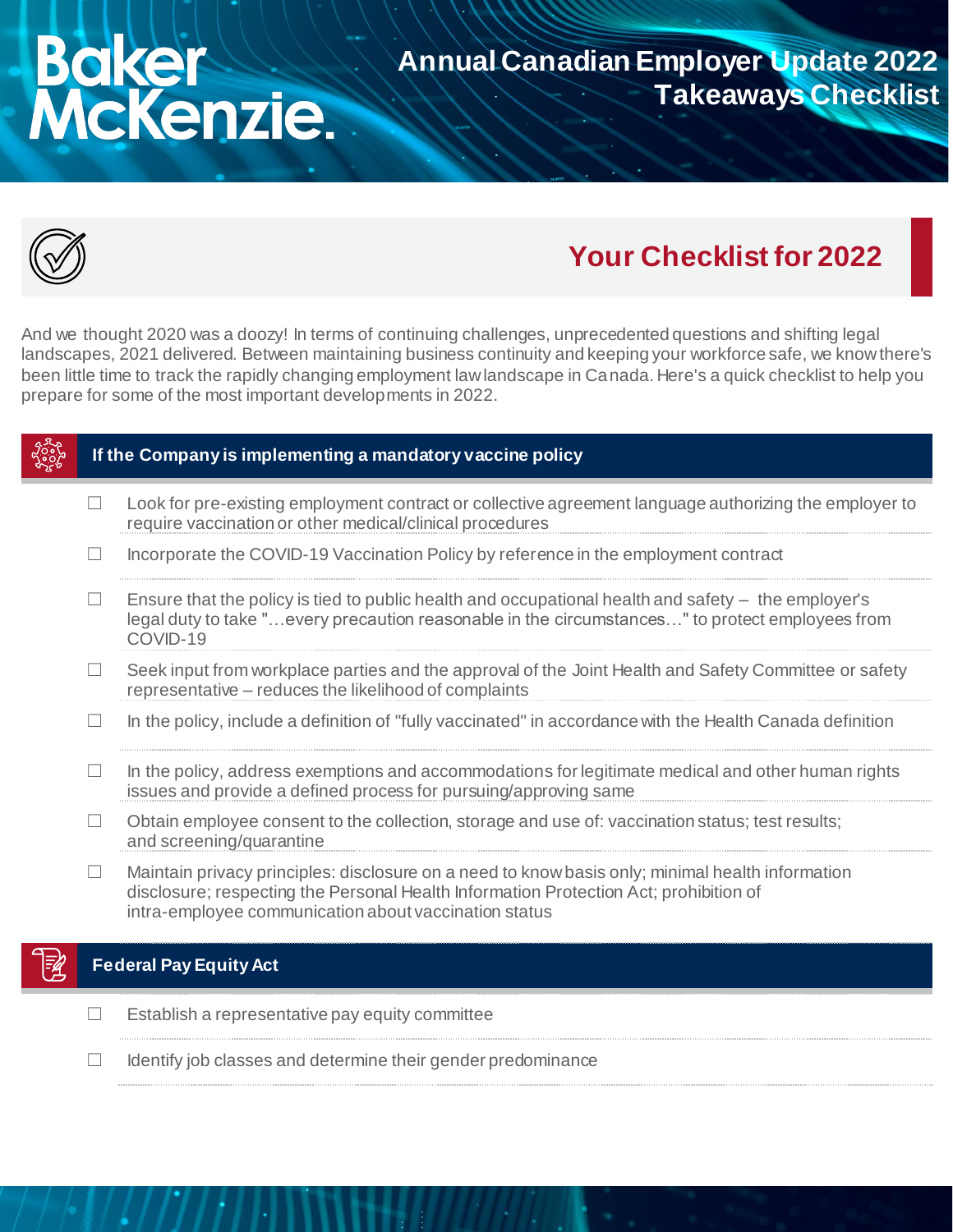- $\Box$  Evaluate each job class using a gender-neutral comparison system
- ☐ Compare job classes, normally using the "equal average method" or the "equal line method"
- $\Box$  Develop a pay equity plan within three years after the effective date of the act
- $\Box$  Post a notice stating the company's obligations under the Act (keep the notice posted until a final version of the plan has been provided to employees)
- $\Box$  Post a draft version of the pay equity plan for 60 days and allow for employee comments
- $\Box$  Consider a pay equity audit with legal counsel to get ahead of any issues
- $\Box$  Increase the compensation of predominantly female job classes that receive less pay than their male counterparts
- $\Box$  Maintain pay equity and review the pay equity plan at least once every five years
- □ Provide certain information to the internal pay equity committee and certain notices to employees
- $\Box$  File information (e.g. annual statements) with the pay equity commissioner

#### **Employment agreements**

- □ Carefully draft employment agreements, specifically, the termination provisions, due to recent case law from the Ontario Court of Appeal
	- Valid termination provisions can be struck down if another termination provision is unenforceable. As such, termination provisions must be enforceable, both collectively and individually
- $\Box$  Understand that the sophistication of the parties and whether or not the parties obtained independent legal advice does not affect the legality of a termination provision
- $\Box$  Be aware that "clarifying/saving" clauses will not necessarily make an illegal provision acceptable
- $\Box$  Note that termination provisions can be unenforceable on the basis of repudiation
- ☐ Consider the following:
	- New agreements?
	- The end of "for cause" provisions?

#### **Constructive dismissal and Infectious Disease Emergency Leave (Ontario)**

 $\Box$  To mitigate risk, include language in employment agreements that allows the employer to temporarily lay off employees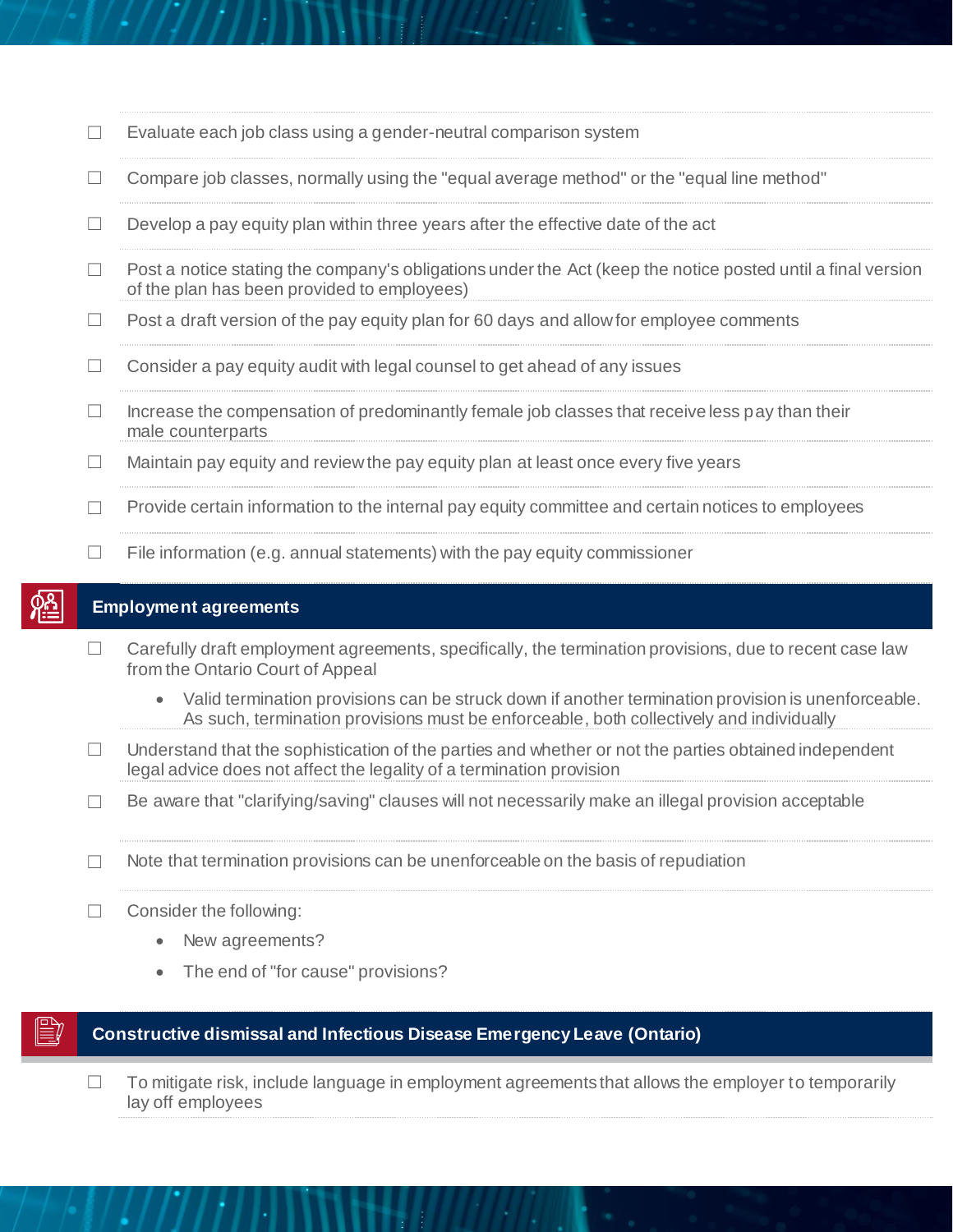

#### **New common law tort of internet harassment (Ontario)**

 $\Box$  Be mindful of the importance of preventing and addressing harassment allegations, not only within the workplace, but also in the context of online and social media communications

#### **New right to disconnect (Ontario)**

- $\Box$  Prepare a right to disconnect policy by June 3, 2022 (but hold off on drafting until government regulations are issued)
- $\Box$  Start thinking about:
	- Expectations about response time for emails
	- Encouraging employees to turn on out-of-office notifications when they aren't working
	- Ways of classifying employees for this

#### **Post-employment non-compete ban (Ontario)**

- $\Box$  For Ontario, discontinue the use of employment contracts or other agreements that prohibit competition after employment ends (note that exceptions apply related to a sale of business and executives)
- $\Box$  Moving forward, review employment agreements, restrictive covenant agreements and bonus/equity agreements for prohibited language and to potentially strengthen the provisions which are still available to protect the business
- ☐ Work with counsel to determine if and when changes should be made Canada-wide
- $\Box$  Consider creative solutions such as agreements and plans that "incentivize" rather than "prohibit" non-competition